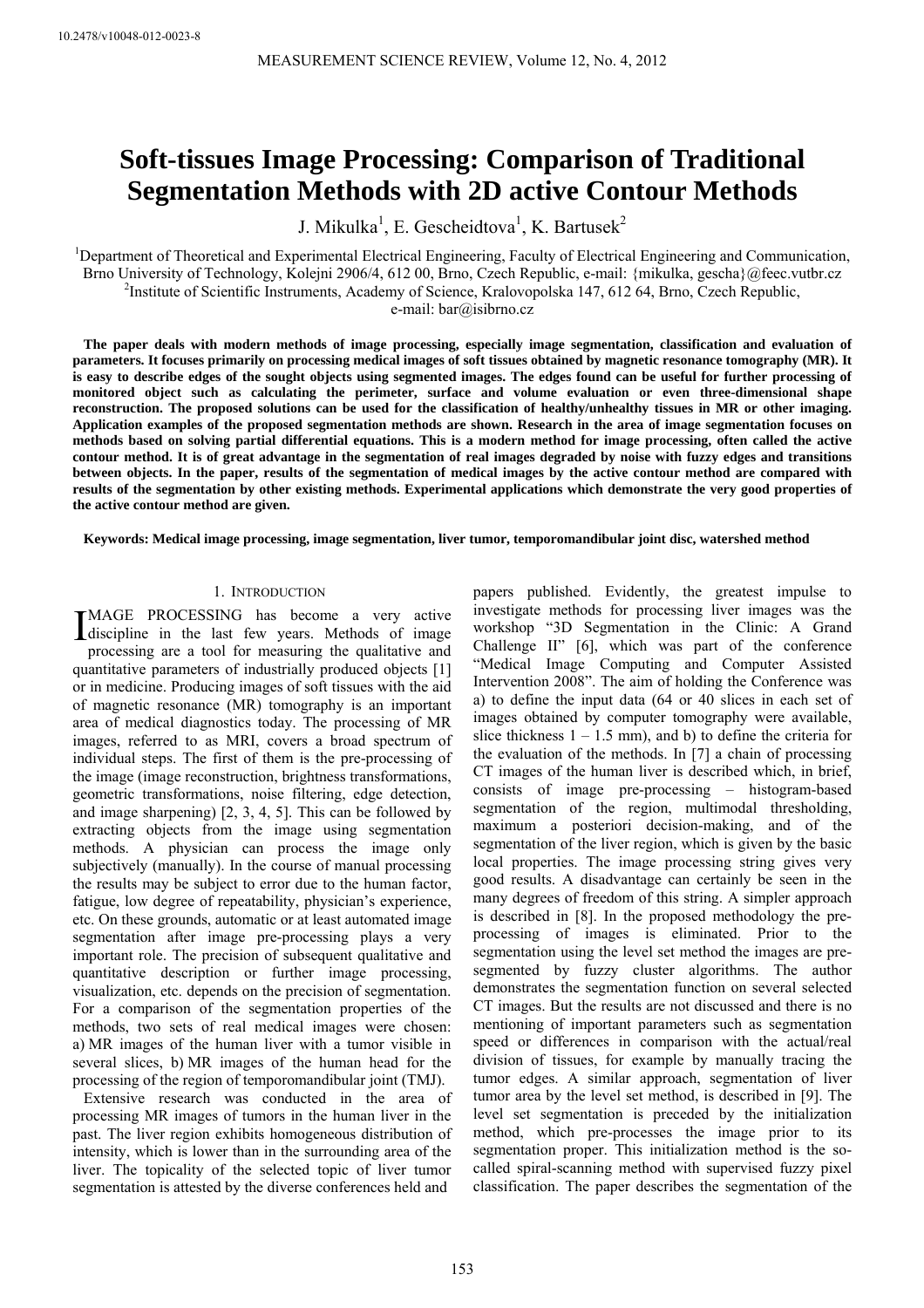liver tumor area in images produced by computer tomography. We can also come across methods that are based on segmentation approaches that are today considered traditional, e.g., the watershed method [10], thresholding method [11] and region growing method [12]. Another possibility is the application of statistical methods such as the hidden Markov models [13]. Again, the proposed algorithm consists of image pre-processing, segmentation by a model, and post-processing of the segmented image. The development of the method for the segmentation of liver tumors follows from the previously published work [14], in which region-based level set segmentation was used.

The greatest disadvantage of the methods described above can be seen in that either a greater interaction of the physician in the segmentation of the liver tumor in tomographic images is required or it is necessary to choose a large number of segmentation parameters or to pre-process the images.

In the case of processing tomographic images when diagnosing a diseased TMJ we come across problems similar to those in the segmentation of liver tumor regions. The segmentation of the mandibular disc is made difficult not only by the low contrast and the presence of noise but also by the fact that in most of the images obtained the region of the mandibular disc is represented by a very small number of pixels. The segmentation of this small lowcontrast region is very difficult, in particular if it is to be done within a reasonable period of time and with the lowest possible level of interaction with the physician. The construction of a three-dimensional model from segmented MR slices can be found, for example, in [15]. Here, the author describes the disc segmentation using a model from the known tissue distribution in the TMJ region. The approach has the disadvantage of failing in the case of major degradation of the surrounding tissues, from which the disc position is derived. The kernel of the segmentation proper is the watershed method. It is known that with this method, it is absolutely necessary to post-process the image since the method itself gives highly over-segmented results. The segmentation of TMJ is based on the previous research into a method that can be used to extract the disc region from a complex image of the human head. Initial experiments have been made with the active contour method, which takes the image as a region that is subdivided into sub-regions with different mean intensity values. The method assumes that each actual sub-region represents an actual distribution of tissues in the MR image. This procedure usually fails because it is not possible to determine in advance how many different mean intensities are to be sought in the image. The result is either over-segmented images when a great number of phases of the segmented image was chosen or incomplete segmentation, for which image post-processing is also necessary [16].

The selected segmentation methods are based on the solution of partial differential equations. They are modern methods of image processing – based on active contours. This approach is of much advantage in the segmentation of an actual image, loaded with noise and with non-sharp edges and transitions between objects. A method for the segmentation of MR images is described in the paper,

designed for the construction of a 3D model of the mandibular disc, tumors in human organs, and other applications.

# 2. METHOD

The image being scanned is loaded by various types of distortion. In addition to the omnipresent noise, it may be a geometric distortion due to the optical properties of the lenses, brightness distortions, defocusing, etc. [2, 3]. The task of the pre-processing is to appropriately prepare the image for subsequent image segmentation and to effectively eliminate distortion during the scanning and the transfer of image signal to the system of further processing. According to the image processing chain, a suitably pre-processed image can be segmented – the "useful signal" can be separated from the background. In many traditional segmentation methods the result strongly depends on the quality of pre-processing. If the image being scanned is loaded by noise and segmented without prior noise filtering, the noise may partially appear also in the output image. The consequence then is a superfluous classification of nonexistent objects in the noise area. This problem is solved to a considerable extent by segmentation methods, which can cope even with a partially noisy image [17]. As described in experimental applications, it is the methods of active contours that are the issue here. An advantage of these methods has already been mentioned – the segmentation can be partially independent of the image noise or interrupted edges of the objects being segmented; included can be here also the a priori knowledge of the shape of the configuration being sought, etc.

# *Image parameters for segmentation*

When selecting a suitable method there is a range of image parameters that play an important role and which need to be assessed, be it mathematically or subjectively (by sight). An edge-based analysis needs to be made for this selection.

The first parameter in the selection of an appropriate segmentation technique is the edge sharpness. Edges in the image can be assessed either subjectively (transitions between individual regions are visible with the naked eye) or mathematically. The mathematical analysis of edges uses the edge detectors [2, 3], which are based on the convolution of the image with the convolution mask, which represents the given edge detector.

An important parameter influencing not only the segmentation result but also the effectiveness of the whole image processing chain is noise or the signal-to-noise ratio (SNR) [2]. As regards segmentation, it is necessary to bear in mind one important thing: noise, the same as image edge, is represented by the higher components of the space frequency spectrum. Eliminating the noise by suppressing the higher components of frequency spectrum will blur the edges. By contrast, enhancing the edges will simultaneously increase noise in the image. This problem is addressed, for example, by the median noise filtering, which preserves the edge sharpness while effectively suppressing noise in the image [2, 3].

In the paper, an image segmentation method is described, which reduces the requirements for image pre-processing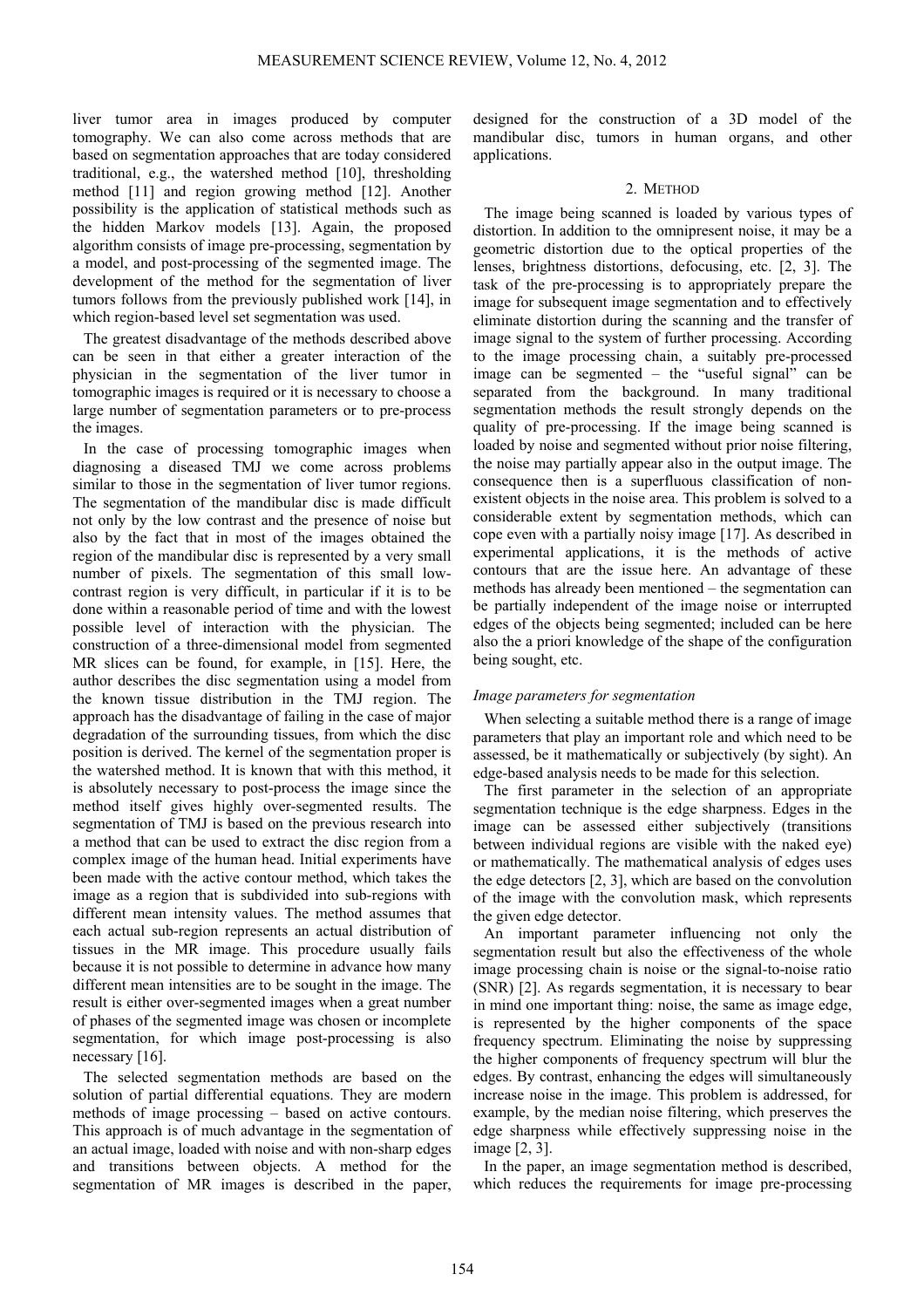(elimination of noise) and yields good results also when segmenting a noisy image. This is of much advantage when processing images exactly by the MR method. There are many definitions for determining the level of noise [2, 3, 19, 20]. For example, the ratio of the mean brightness level *S* in the homogeneous region of interest to the standard brightness signal deviation *N* in the region with the least possible brightness level:

$$
SNR = 20\log\left(\frac{S}{N}\right)
$$
 [dB], (1)

Segmented images often exhibit low contrast in the region of interest. In evaluating the image quality a parameter can be used which gives the contrast-to-noise ratio (CNR) [20, 23]. It combines the signal-to-noise ratio with the contrast of two regions, A and B. It is given by the difference of these two ratios in the given regions:

$$
CNR = SNR_A - SNR_B \text{ [dB]}.
$$
 (2)

On the assumption that the goal is to obtain a completely segmented image, i.e. with individual segments corresponding to the actual objects in the original images, it is necessary to ensure that the segmentation is not sensitive to interrupted edges and noise, which may erroneously be detected as an edge point, and it must recognize overlapping objects. One can also come across brightness degradation but an appropriately selected segmentation method should not be sensitive to these changes in brightness. The parameters for determining the segmentation method quality can be summarized in the following: resistance to interrupted edges and noise, ability to recognize overlapping objects, resistance to global linear/step changes in brightness or contrast, and the possibility of model-controlled segmentation.

# *Segmentation methods*

Modern image processing methods, and not only segmentation, are based on solving partial differential equations, and are referred to as active contour methods. These are iterative algorithms with initial conditions whose solution is used to shape the curve placed in the image. The steady-state solution is a curve delineating the image regions, which satisfies the sought minimum of the energy function of the mathematical model of a given method. Composing the energy function significantly influences the properties of the method which can thus be adapted to the given application. The method of active contours can be adapted such that it is not sensitive to noise and interrupted edges, and delineates problematic objects in the image even without prior pre-processing or post-processing of segmented data. Likewise, the method can be adapted such that it is resistant to global brightness changes in the image. The methods are particularly suitable for applications in which it is necessary to ensure robustness as regards the image parameters changing with time. The possibility of leaving out image pre-processing means reducing the segmentation parameters and thus simplicity of implementation. The active contour methods enable the two described approaches to image segmentation – via edgebased analysis [24, 25] as well as via statistical analysis of regions [24, 27]. There are two possibilities how to describe the curve delineating in the image the region sought. The first possibility is the curve description [24, 30]. The curve in the image is discretized using a piecewise linear curve that is formed by points – nodes, which at the time of solution change their position and thus change the shape of the curve. The number of nodes can increase or decrease at the time of solution. The result is always a closed curve. A disadvantage of parametric description is the complexity of the algorithm. Also, parametric description does not enable a simple changing of the curve topology – dividing the curve into two or more curves or uniting the curves into one curve. A more advantageous description can be obtained using the so-called level set method (LSM) [17, 24, 25, 27]. In this case the curve is represented by the intersection of the plane and the level set function, the form of the latter depending on the initial conditions and on the solution of partial differential equation over this function. An advantage of such a description is mainly the possibility of changing the topology: the curve can simply change its shape and position, it can be divided into several further closed curves or it can join several curves into one. A disadvantage of this curve description is that at each step of calculating the solution of partial differential equation a large volume of numbers enters the calculation – the level set function is defined over the whole extent of the image. The speed of solution decreases rapidly with the size of the image being processed. This problem can, however, be solved by the socalled fast LSM [29], which at each solution step changes the form of the level set function only in the close surrounding of the boundary. Active contour methods also enable segmenting an image according to a defined model of the shape of the object sought [31]. In the segmentation via region analysis, not only the most common mean brightness value of the region can be included in the mathematical model but also other statistical properties of the region such as variance or texture properties. Applications of active contours in image segmentation can be encountered that are based on local analysis [28]. These methods can be considered very robust and, in spite of iterative solution, sufficiently fast.

# *Design considerations*

Two typical examples of application are given in the paper, which consist in the design of a sequence of image processing methods. The aim was to simplify as much as possible the image processing chain, i.e. to find a method by means of which it would be possible, in the ideal case, to segment the regions sought, without the necessity of image pre- and post-processing. In the segmentation of mandibular discs it is necessary to address the problem of low image contrast (CNR = 17.9 dB, SNR = 16.1 dB) at the site of the joint together with the very low number of pixels  $(41 \text{ pixels} \approx 9.2 \text{ mm}^2)$ , which represent the TMJ disc. Current segmentation methods fail here due to the presence of image noise and heavily suppressed region edges. The problem of manual processing lies in the very subjective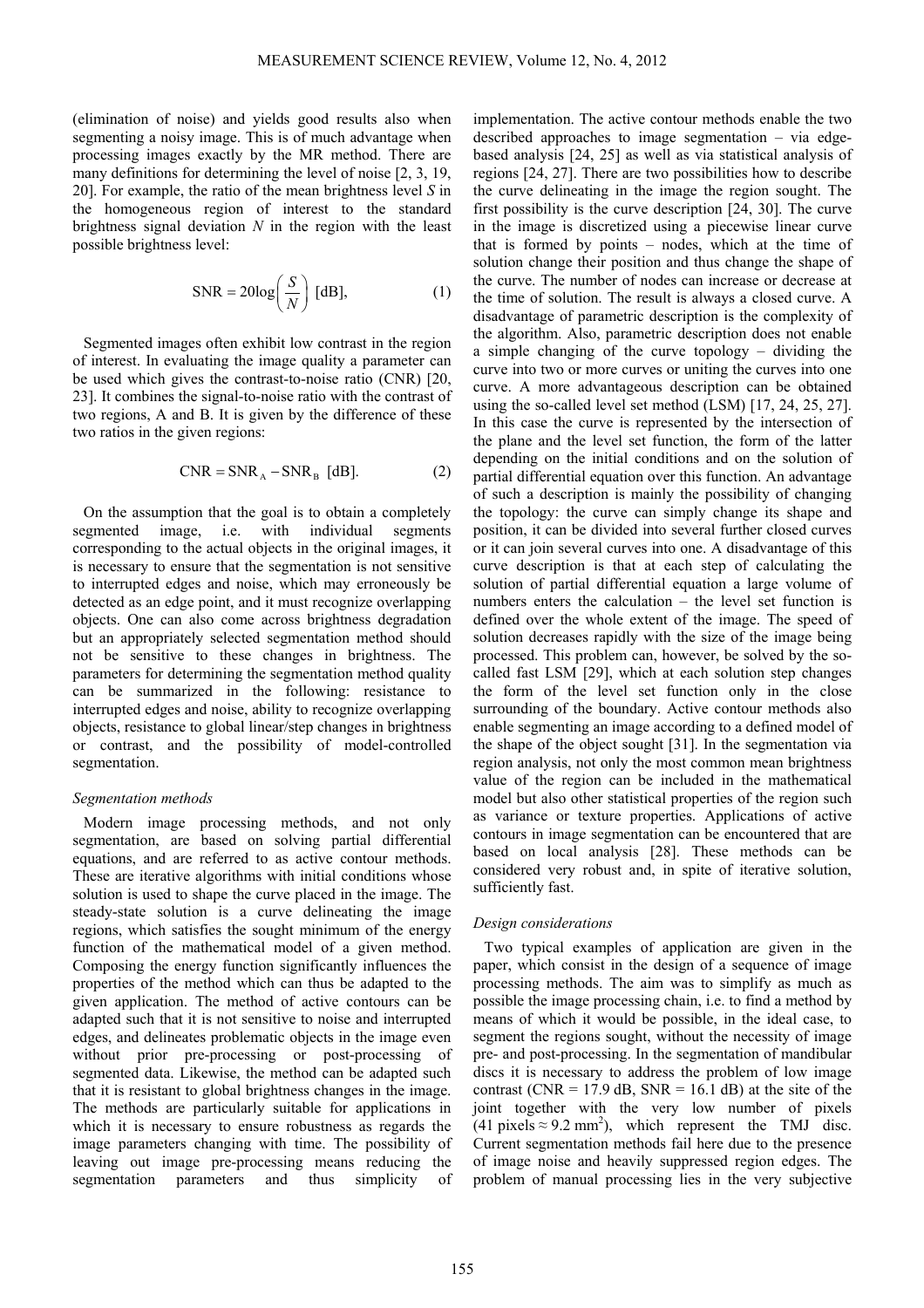view of MR images in the region of TMJ. The region of the TMJ disc changes smoothly into the region of connective joint tissue. This results in a big influence of the human factor on the results of processing and in big time demands.

By contrast, when processing MR images of human liver the segmentation of the liver tumor region is complicated by the fact that the tumor region intensity,  $287.1\pm 24.2$ , is very similar to the intensity of the region of the vein that supplies the tumor,  $321.4 \pm 16.0$ . The aim of the segmentation is to separate only the tumor region from the liver and vein region. With regard to image resolution the tumor region with an intensity of  $545.2 \pm 21.9$  is sufficient (maximum tumor area  $541.8 \text{ mm}^2$ ). The problem of processing images of human liver manually is not the low processing precision as in the case of TMJ images but rather the time demands. The paper also gives a comparison of the manual and the automatic processing from the viewpoint of the precision of volume evaluation and the viewpoint of time demands.

In view of the frequently unfavorable properties of the images being scanned, the processing of MR images goes beyond the traditional approaches. Very frequently MR images have a low contrast exactly at the site of seeking a particular pattern; the images tend to be noisy and the regions sought can be very small with respect to the size of the pixels. Methods have been described that can cope with the processing of images with such properties. These are the already mentioned active contours. Many variants of active contours have been described, the basis being always the energy functional defining the behavior of a curve or area in a 2D or 3D image. Via solving discretized equations, the shape of the curve changes iteratively from the initial solution to a steady state when in the ideal case the curve delineates the region sought. Active contours can be subdivided into two basic types according to the definition of the curve in the image: parametric representation of the curve and geometric representation of the curve [31].

Parametric representation of the curve is not of much advantage. A much better approach to the curve representation is its geometric representation [18]. In this case the curve is not given by a number of points known in advance and by their linkages but by the intersection of the plane with the distance function.

The curve, which in the image evolves from the initial solution to steady state, is defined by the relation [27]:

$$
C(t) = \{(x, y) | \phi(t, x, y) = 0 \},
$$
 (3)

where  $\Phi(t, x, y)$  is the so-called level set function, which evolves in time *t* in plane *xy*. A general equation describing the behavior of the level set function is given by the relation [30]:

$$
\frac{\partial \phi}{\partial t} + F |\nabla \phi| = 0 , \qquad (4)
$$

where  $F$  is the speed function influencing the behavior of the curve in the image. In the case of image segmentation the speed function will adapt the curve shape such that it delineates the region sought. The above equation [18] is a universal tool for modeling various physical phenomena. In

the region of image segmentation, the function  $F$  is chosen such that it depends on image data (pixel intensity and edges in the image) and on the LS function itself.

In view of the approach of the segmentation method to image data (intensity function), the active contour method can be subdivided into two basic types – edge-based segmentation [24, 25] and region-based segmentation [24, 27]. In the medicine applications mentioned the edge approach proved to be of better use.

*The edge-based segmentation method* deforms via iterative solution of partial differential equation the LSM function such that the curve approximates as much as possible the edges found in the image. From this it follows that the method is preferably applicable to the segmentation of an image with more pronounced edges. The LSM equation is in this case extended to the form:

$$
\frac{d\phi}{dt} = g(|\nabla I|) \operatorname{div} \left( \frac{\nabla \phi}{|\nabla \phi|} \right) + \alpha g(|\nabla I|) |\nabla \phi| + \nabla g \cdot \nabla \phi , \quad (5)
$$

where *I* is the input image,  $\alpha$  is the stabilizing constant ensuring solution convergence, and *g* is the function that terminates the evolution of the level set function at the point where the curve reaches the edge in the image.

*The region-based segmentation method* is of greater advantage when segmenting an image in which there are no sharp transitions or in the case when the extraction of an object in the image is required when the statistical properties of intensities at the site of the object sought are known. With this approach the principle is that no edges are sought in the image – regions in the image are viewed according to the local intensity statistics and, according to the given properties, the image is subdivided into two or more regions.

#### 3. HARDWARE USED

All images were processed on a PC with the Intel Core2 Quad 2.66 GHz processor, 4 GB RAM, running on the Windows 7, 64-bit operational system. The Matlab R2008b environment with the Image Processing Toolbox was used to implement the algorithms. All the times given for the image processing correspond to this HW and SW equipment.

# 4. STATUS REPORT

#### *Reconstruction of temporomandibular joint disc*

Changes in the position of mandibular disc belong to the most frequent diseases of the TMJ. The TMJ disc is a cartilaginous disc joining the upper joint space with the mandible head. The task of the disc is to level out the curvature of joint areas and to assist in transmitting the chewing forces. In the case of TMJ disorder in the disc area (rupture, dislocation) a correct diagnosis is very important as it is decisive in determining the treatment procedure. Since the mandibular disc is a soft tissue, the application of MR is the preferred choice. The possibility of having images of the soft tissue of TMJ and creating its 3D model represents considerable progress and is of much benefit to both doctors and patients.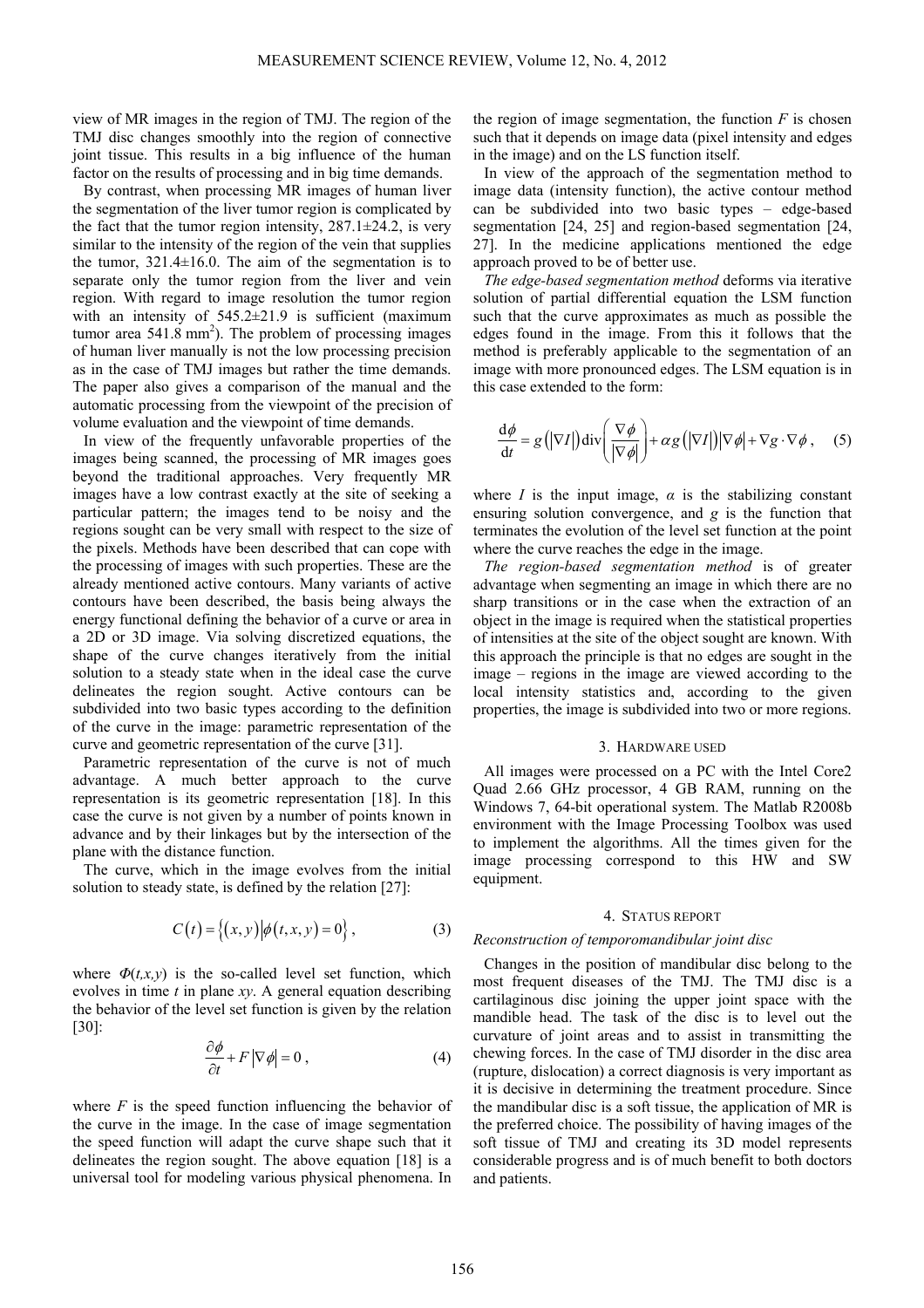The first problem that makes obtaining MR images of the mandibular disc difficult is its small size. The shape of the tissue resembles a true disc of approx. 1 cm in diameter and a few millimeters in height. When standard tomography of the human head is applied, the disc in an MR image is thus represented by a few pixels only. Another problem is the low contrast between the mandibular disc region and the hard tissues in its surroundings. Everything indicates that using traditional segmentation methods to delineate the mandibular disc would be a complicated matter with an uncertain result. To obtain MR images, a tomographic device with a basic magnetic field induction of 1.5 T was used. Altogether, 22 images weighted by relaxation time  $T_1$  $(T<sub>E</sub> = 8$  ms,  $T<sub>r</sub> = 170$  ms) in the sagittal plane were obtained using the FFE (Fast Field Echo) sequence. The images are of equidistant distribution in steps of 2.3 mm, slice thickness 2 mm, and slice spacing 0.3 mm. The actual size of the area represented by one pixel is 0.46875 x 0.46875 mm, and image resolution is 320 x 320 pixels.

#### *Reconstruction of liver tumors*

Consultations with physicians from the Faculty Hospital in Brno Bohunice led to the solution of problems in the area of tumor diseases. Present-day software does not allow monitoring the evolution of liver tumors during the treatment. The diagnostic methods are based only on a subjective assessment of individual human liver images obtained by available imaging techniques. A major contribution of the described application of methods proposed for image processing is the possibility of monitoring the quantitative parameters of tumor regions in images obtained during treatment. The possibility of objectively parametrizing the tumor evolution and creating its 3D model is a significant contribution in oncology diagnostics. MR images of liver exhibit good contrast. The problem is to delineate by a smooth closed curve only the tumor region such that the curve does not delineate any other tissues. This can happen in the comparatively frequent case when the tumor is at the liver periphery; it is then important not to exceed the liver boundary.

The aim of processing is to segment the tumor in all slices, reconstruct the obtained segments back to a 3D image and calculate the tumor volume so that the tumor evolution in time can be monitored. The images were obtained using a tomographic device with a basic magnetic field induction of 1.5 T. Via the FFE (Fast Field Echo) sequence a total of 30 images were made, weighted by relaxation time  $T_1$  ( $T_E$  = 5 ms,  $T_r = 117$  ms) in the transversal plane. The images are of equidistant distribution in steps of 7 mm, which is identical to the thickness of one slice. The actual size of the area represented by one pixel is 0.811 x 0.811 mm, image resolution is 512 x 512 pixels.

### 5. RESULTS

The main advantage of segmenting the MR images of liver tumors and TMJ discs by the method of active contours based on the edge-based analysis is the obtained resultant closed curve delineating the tissue sought. The segmented image does not require any further processing. The result of segmentation without post-processing is very close to the

results of manual processing.

The results of segmentation are given in Fig.1. The parameters of the proposed segmentation of images of the mandibular disc are: mathematical model of segmentation method: edge-based LSM segmentation, iteration step 10, coefficient of expansion direction and speed  $\alpha = -1.5$ , coefficient of the smoothing of Dirac function  $\varepsilon = 0.1$ , standard deviation of the Gaussian filter 0.01, size of the Gaussian filter mask 5, number of iterations 500, initial form of LS functions:  $\Phi = -4$  inside initial curve,  $\Phi = 4$  outside initial curve.



Fig.1. Result of segmentation of TMJ in six selected slices,  $a$ ) – f)  $1. - 6$ . slice through TMJ.



Fig.2. Three-dimensional polygonal model of TMJ disc, made of 6 segmented slices; on the left, oversampling level 3 on the right.

Individual segments can be used to reconstruct an estimate of the original three-dimensional shape of the mandibular disc. However, the quality of the reconstructed object is very low due to the small number of slices with visible disk. In the case of three-dimensional smoothing of the joint disc it is imperative to find an appropriate compromise such that image patterning (slice thickness) is not noticeable and, simultaneously, the details of the object are preserved to a maximum degree. A three-dimensional model of TMJ is shown in Fig.2. On the left is the result of modeling the disc shape with the oversampling coefficient 2, on the right with the oversampling coefficient 3. The differences due to changes in the level of smoothing can be seen on both the polygonal model and the model with smoothed surface. At a lower smoothing level, transitions are visible between individual segments but there is no simultaneous suppression of the details of TMJ, which can be a decisive factor in determining the treatment. With increased smoothing level the staggered shape of the model comes to be suppressed, with the transitions between individual model segments suppressed. The model thus appears to be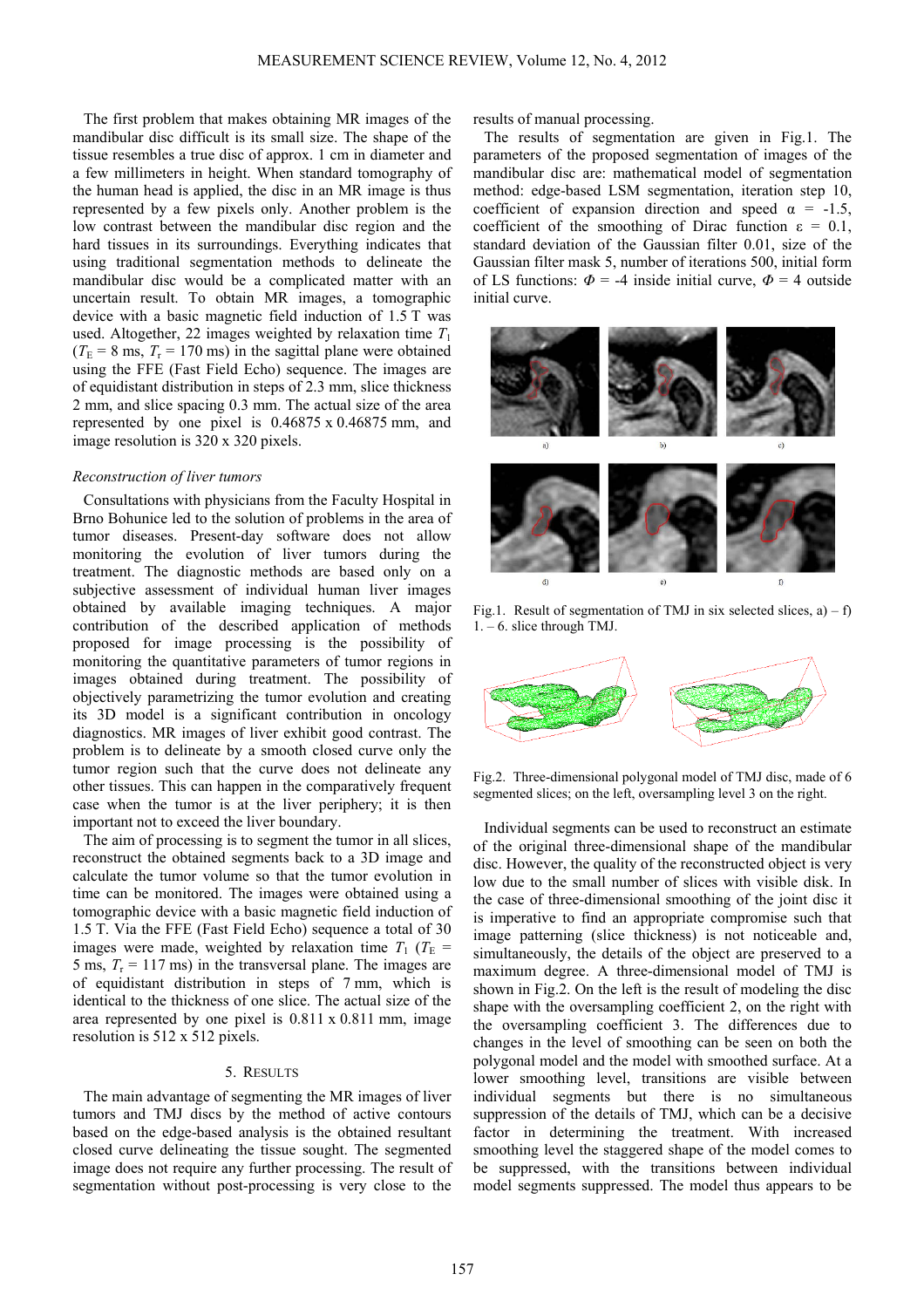smoother. But this entails an undesirable suppression of details. The problem recalls the filtering of a twodimensional image, when a compromise needs to be found between the level of noise smoothing and edge preservation.

Fig.3 shows the results of segmenting a liver tumor by the active contour method based on the edge-based analysis of image. The contour smoothness is given by the filtering properties of the method itself, which thus does not require any pre-processing of the image (smoothing, filtering, focusing) and which delineates only the region of the tumor proper and, in spite of the very similar mean value of brightness does not evolve in time towards delineating some narrow regions connected with the tumor. The proposed values of the segmentation parameters are: mathematical model of segmentation method: edge-based LSM segmentation, iteration step  $dt = 10$ , coefficient of expansion direction and speed  $\alpha = 1.5$ , coefficient of the smoothing of Dirac function  $\varepsilon = 0.1$ , standard deviation of the Gaussian filter kernel  $\sigma = 0.1$ , size of the Gaussian filter mask 3, number of iterations 1000, initial form of LS function is the same as in the case of temporomandibular joint disc segmentation.



Fig.3. Results of segmenting a liver tumor by the active contour method based on edge-based analysis;  $a$ ) – d) 4 slices in the sagittal plane,  $(i) - 1$ ) 4 slices in the transversal plane.

Due to its size and contrast, the liver tumor could be segmented also manually. There are many professional medical applications that make this possible. But if the tumor is captured in several slices and, in addition, in three planes, the number of images in which it would be necessary to delineate manually increases greatly. It is therefore of advantage to choose automatic processing, which in the final result need not achieve the same or greater accuracy than manual segmentation does but is much faster and more comfortable. An example of the comparison of the liver tumor volume established by manual and automatic segmentation is shown in Table1. From the values given in Table1 it is clear that the time necessary to process one

tumor by manual segmentation is much longer than when automatic segmentation is used. The total time necessary for manual segmentation in three planes was roughly 5 minutes without calculating the tumor volume while image evaluation via automatic segmentation, inclusive of establishing the tumor volume, took about 1 minute.

Table 1. Comparison of manual and automatic segmentation, and evaluation of liver tumor volume.

|                                        |           | Plane    |          |             |
|----------------------------------------|-----------|----------|----------|-------------|
|                                        |           | sagittal | coronal  | transversal |
| Number of pixels [-]                   |           | 3147     | 2631     | 3171        |
| Pixel dimension [mm]                   |           | 0.811    | 0.777    | 0.811       |
| Total area $\lceil$ mm <sup>2</sup>    |           | 2069.848 | 1588.411 | 2085.633    |
| Slice thickness [mm]                   |           |          |          |             |
| Tumor                                  | automatic | 14.49    | 11.12    | 14.60       |
| vol. $\lceil$ cm <sup>3</sup> $\rceil$ | manual    | 9.70     | 10.00    | 10.10       |
| Processing                             | automatic | 20       | 25       | 30          |
| time [s]                               | manual    | 80       | 100      | 120         |

Fig.4 gives an example of three-dimensional reconstruction of a tumor via automatic image processing. The following images were available: 4 in the transversal plane, 5 in the frontal plane, and 4 in the sagittal plane. These 13 images were segmented manually (approximate tumor boundaries were marked out using the mouse) and a three-dimensional model was created from the tumor contours in the three planes, using the TomoCon 3.0 software.



Fig.4. Result of three-dimensional tumor reconstruction with prior automatic segmentation in three planes of image scanning; surface model on the left, polygonal model on the right.

It can be seen, from the polygonal model in particular, that the tumor edges obtained from the individual scanned planes complement each other; reconstruction using images from one plane only would be inaccurate.

The results were compared with other segmentation methods that are also frequently used to process medical images. Results of the segmentation of MR images in regions of interest can be demonstrated on several examples. The image of a slice through liver tumor segmented by the active contour method is used for the comparison. The result of segmentation can be seen in Fig.3c). In this chapter a comparison of the segmentation of a selected image and other traditional segmentation approaches is shown. The first to be chosen was the simplest segmentation method, which is used very often in medical practice and is supported by the majority of professional software applications designed for MR images that are processed by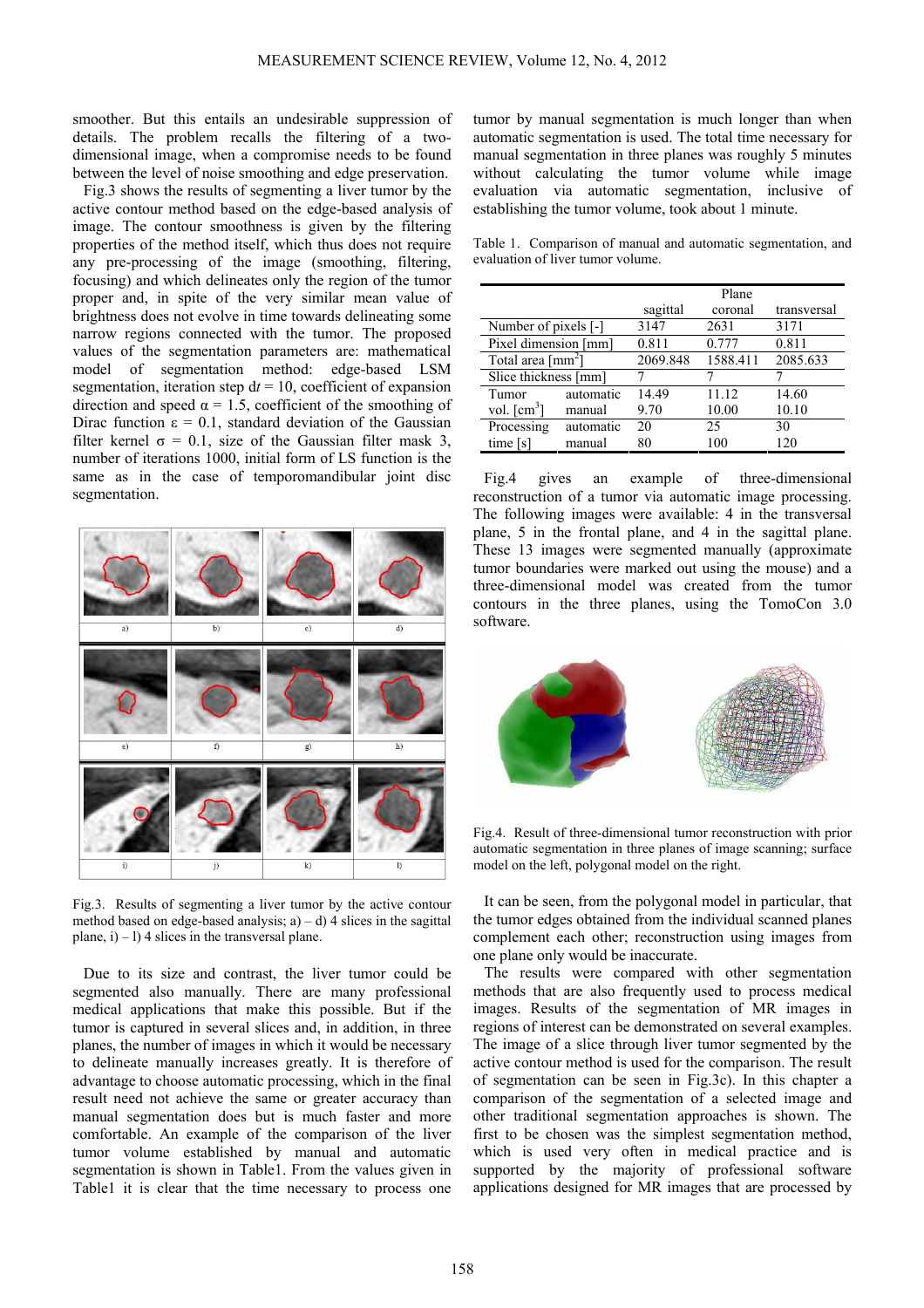physicians. This method is thresholding. Fig.5 gives the result of segmenting the image of a slice through liver tumor by the thresholding segmentation method [2, 3] with three different thresholds, which were established empirically (100, 125, 150). A mere subjective assessment is enough to conclude that in spite of its simplicity and speed, this method cannot be used to process such an image. With a low threshold level the darker regions inside the tumor were segmented while with a higher threshold level a contour was found that delineates the tumor region and goes through the tumor "edge" but this curve is not closed and penetrates farther into the liver region, out of the tumor. It is obvious that in the case of processing a large set of images the search for a suitable threshold would be demanding and the segmented images would have to be processed further in order to obtain a complete segmentation result.



Fig.5. Result of segmenting the image of a slice through liver tumor via thresholding with thresholding levels a) 100, b) 125, c) 150, within a brightness intensity range of  $0 - 255$ .

Fig.6 gives the result of the Sobel mask edge-based analysis [2, 3] with three different levels of thresholding the edge-based analysis image (0.05, 0.1, 0.15). The edge-based analysis yields results similar to those of the segmentation thresholding method. Choosing a low threshold value gives an over-segmented image while a higher threshold will yield information only on very pronounced edges in the image. The other edge analyzers give similar results; the result of edge-based analysis must be additionally processed and can be used, for example, as additional information for another segmentation method. Practically never does this method give a closed curve representing the edges of the region of interest sought.



Fig.6. Result of edge-based analysis of a slice through liver tumor using the Sobel mask, with threshold values a) 0.05, b) 0.1, c) 0.15.

Fig.7 shows the result of image segmentation of a slice through liver tumor using the watershed segmentation method [2]. This segmentation method gives good results and is frequently used in practice. It has, however, one great disadvantage – the result of segmentation without prior

image processing is over-segmented and the image must practically always be adapted in an appropriate way. Fig.7b) gives the result of watershed image segmentation after prior processing of the grey-tone image by thresholding (with automatic threshold search) and by transforming the binary image into a grey-tone image representing the Euclidean distance of every single pixel of the binary image from the background. The watershed image segmentation with prior image processing gives very good results. However, the method is dependent on an appropriate determination of the threshold of primary segmentation and the segmented region of the tumor reaches into the liver region since the method responds to any minute interruption of the edge by merging the regions.



Fig.7. Result of image segmentation of a slice through liver tumor using the watershed segmentation method; a) over-segmented result without pre-processing, b) with pre-processing.

Fig.8 shows the result of image segmentation of a slice through liver tumor using the two-phase region-based segmentation method of active contours [24]. The method gives a result that is very similar to that of simple thresholding. An advantage of this method is that an appropriate threshold is found fully automatically by solving iteratively a partial differential equation, whose solution is a steady state of the curve that "moves" in the course of solution from the initial solution (primitive geometric configuration) over the image such that it divides the image into regions with the lowest possible variance of brightness values. As opposed to simple thresholding, the boundaries established by the active contour method are smoother due to the filtering properties. The result of segmentation via region-based active contours also recalls the result of watershed segmentation after the pre-processing of the input image. The segmented region of the tumor reaches also into the liver region and thus the segmentation result would anyway have to be further processed.



Fig.8. Result of image segmentation of a slice through liver tumor using the two-phase region-based segmentation method of active contours.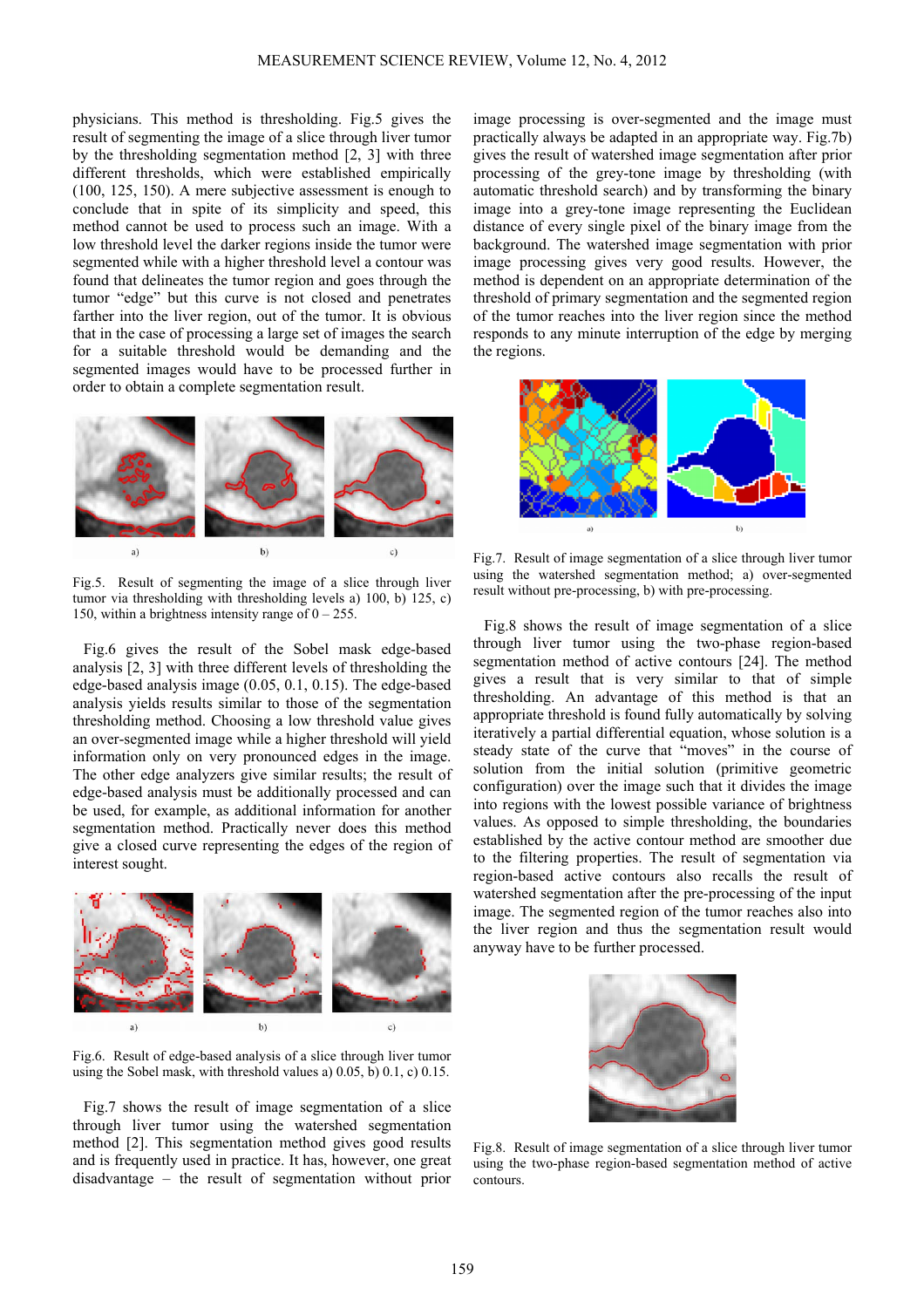For the purposes of segmenting the tissues mentioned, which are represented by tiny regions in noisy images, these methods can be considered inappropriate. It follows from the results of processing by these simple methods that sophisticated methods of image processing need to be employed if the processing procedure is to be sped up while maintaining the required precision.

# 6. CONCLUSION

The segmentation of regions of interest in MR images is an important part of the image processing chain. The quality of separating the region of interest from the background determines the quality of further processing. This may include the quantification of the delineated regions such as establishing the dimensions, area and volume or threedimensional reconstruction and visualization of objects.

Results of image processing show that the active contour method based on the level set principle is very appropriate for the segmentation of both low-contrast images and regions with interrupted edges. An example of the first type of task, namely the segmentation of regions in low-contrast images, was demonstrated on the processing of MR images in the TMJ region, specifically the TMJ disc, with subsequent 3D reconstruction. The segmentation of regions with interrupted edges, on the other hand, is demonstrated by the application of active contours in the processing of MR images of human liver. In contrast to other traditional segmentation methods, the active contour method was always able to segment the given region of interest. The segmentation result is always a closed curve delineating the tissue sought. In the case of liver segmentation, good results are obtained using the thresholding, watershed, and regionbased level set methods, but all these methods include in the liver tumor region also the region of the supply artery in view of its similar intensity. The application of automatic segmentation of MR images results in a pronounced acceleration of processing. The two types of processing the MR images of liver tumors were compared, with the result that the manual processing took almost four times longer than the automatic processing using active contours.

#### ACKNOWLEDGMENT

This work was supported within project GACR 102/11/0318, project GACR 102/12/1104, project CZ.1.05/2.1.00/01.0017 (ED0017/01/01), and project FEKT-S-11-5/1012.

#### **REFERENCES**

- [1] Frollo, I., Andris, P., Přibil, J., Vojtíšek, L., Dermek, T., Valkovič, L., (2010). Measurement and imaging of planar electromagnetic phantoms based on NMR imaging methods. *Measurement Science Review*, 10 (3), 97-101.
- [2] Jan, J. (2006). *Medical Image Processing, Reconstruction and Restoration : Concepts and Methods.* CRC Press.
- [3] Hlavac, V., Sonka, M. (1992). *Image Vision*. Praha: Grada.
- [4] Valkovič, L., Windiwschberger, C. (2010). Method for geometric distortion correction in fMRI based on three echoplanar phase images. *Measurement Science Review*, 10 (4), 116-119.
- [5] Marcoň, P., Bartušek, K., Kořínek, R., Dokoupil, Z. (2011). Correction of artifacts in diffusion-weighted MR images. In *34th International Conference on Telecommunications and Signal Processing,* 391-397.
- [6] Deng, X., Du, G. (2008). *Editorial: 3D segmentation in the clinic: A grand challenge II – liver tumor segmentation*. http://grand-challenge2008.bigr.nl/ proceedings/liver/ articles.html
- [7] Seo, K.S., Chung, T.W. (2005). Automatic boundary tumor segmentation of a liver. In *Computational Science and Its Applicationas - ICCSA 2005*, LNCS 3483. Springer, 836-842.
- [8] LI, B.N., Chui, Ch.K., Ong, S.H., Chang, S. (2009). In *IFMBE Proceedings (Integrating FCM and Level Sets for Liver Tumor Segmentation - ICBME 2008)*, Vol. 23, 202-205.
- [9] Smeets, D., Loeckx, D., Stijnen, B., Dobbelaer, B., Vandeurmeulen, D., Suetens, P. (2010). Semiautomatic level set segmentation of liver tumors combining a spiral-scanning technique with supervised fuzzy pixel classification. *Medical Image Analysis*, 14, 13-20.
- [10] Stawiaski, J., Decenciere, E., Bidault, F. (2008). Interactive liver tumor segmentation using graph-cuts and watershed. *MiDAS Journal (MICCAI 2008 Workshop : Grand Challenge Liver Tumor Segmentation)*. http://www.insight-journal.org/ browse/journal/45
- [11] Abdel-Massieh, N.H., Hadhoud, M.M., Amin, K.M. (2010). Automatic liver tumor segmentation from CT scans with knowledge-based constraints. In *5th Cairo International Biomedical Engineering Conference*.
- [12] Qi, Y. et al. (2008). Semi-automatic segmentation of liver tumors from CT scans using Bayesian rule-based 3D region growing. *MiDAS Journal (MICCAI 2008 Workshop : Grand Challenge Liver Tumor Segmentation)*. http://www.insight-journal.org/ browse/journal/45
- [13] Häme, Y., Pollari, M. (2011). Semi-automatic liver tumor segmentation with hidden Markov measure field model and non-parametric distribution estimation. *Medical Image Analysis*, 16 (1), 140-149.
- [14] Mikulka, J., Gescheidtova, E., Bartusek, K. (2010). Processing of MR slices of human liver for volumetry. In *Proceedings of PIERS 2010*, 22-26 March 2010. Xi'an, China, 202-204.
- [15] Smirg, O., Liberda, O., Sprlakova, A., Smekal, Z. (2011). Creating a 3D model of the temporomandibular joint disc on the basis of segmented MRI slices. In *34th International Conference on Telecommunications and Signal Processing - TSP 2011*, 18-20 August 2011. Budapest, Hungary, 369-375.